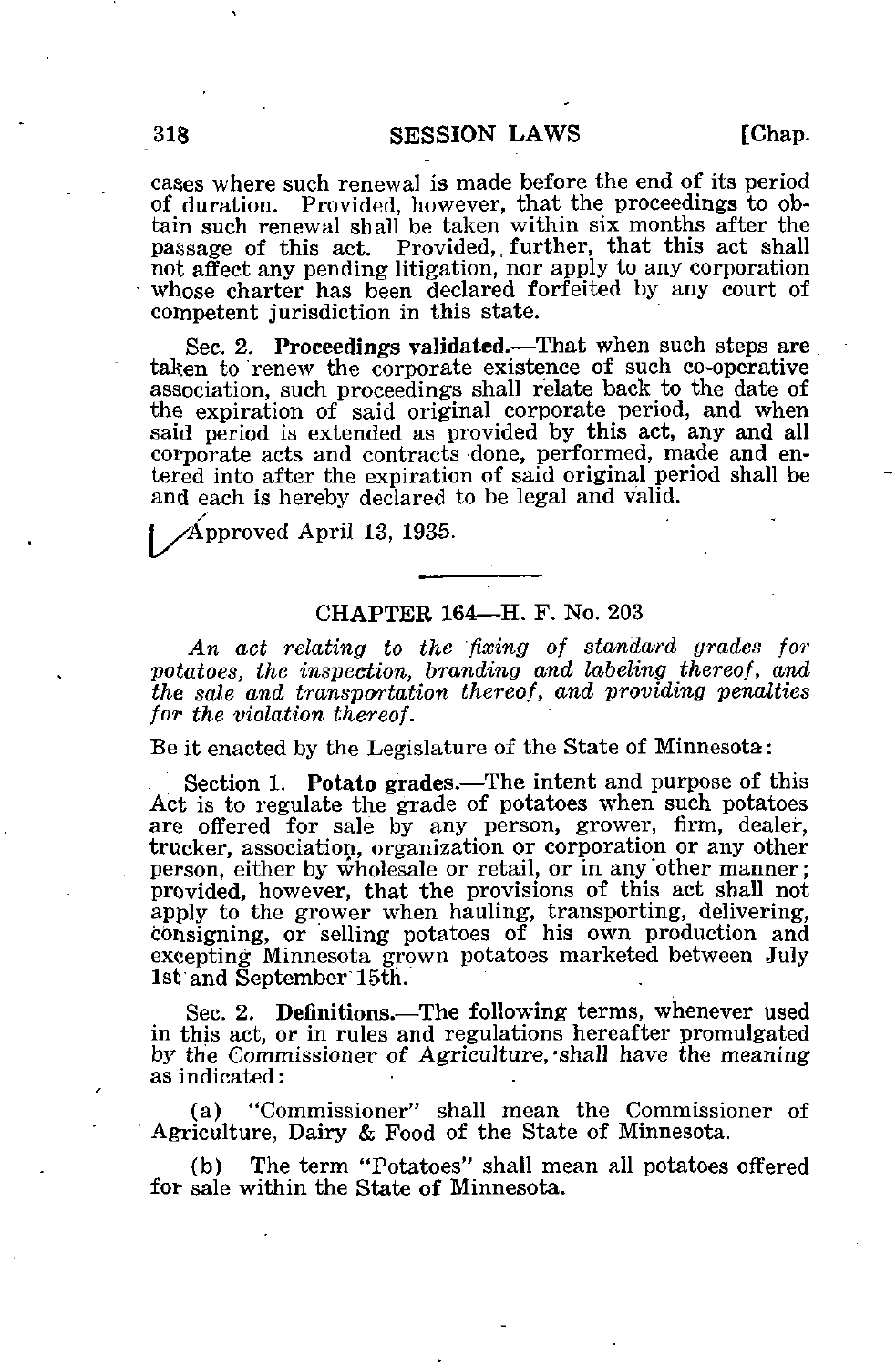(c) "Container" or "Package" shall mean cloth, burlap, or fibre sacks, barrels, boxes, crates, cartons, hampers or baskets.

(d) "Person" as used herein shall mean any grower, dealer, shipper, trucker, society, association, organization, corporation, or their agents or representatives.

 $-$ Sec. 3.- Standard grades.—The standard grades for Minnesota potatoes shall be the United States potato grades and shall conform in all respects and be identical with the latest standards established by the United States Department of Agriculture for potatoes all of which grades and standards are hereby adopted and shall be used in this state in the grading of potatoes for sale, provided that potatoes not conforming to the established United States potato grades may be sold in this state if labeled, tagged or branded in the same manner as graded potatoes, except that in place of specifying the grade, the word "unclassified" shall be used; provided further that Certified Seed Potatoes inspected and certified under the authority of the commissioner of agriculture shall not be affected by this act but shall be graded and tagged as required under the Seed Potato Certification Act, being Laws 1927, Chapter 115.

Sec. 4. All shipments must be tagged.— (a) It shall be unlawful for any person, firm, trucker, association, organization, or corporation, or agent, representative or assistant to any person, firm, trucker, association, organization, or corporation except those hereinbefore exempted, to sell, transport, deliver or consign potatoes prepared for market unless each container has been legibly and conspicuously tagged, branded, labeled and stenciled (before being moved from the premises of the person or persons responsible for the grading and packing), and the name of the grade legibly placed thereon, together with the true net contents expressed in weight.

(b) Bulk shipments shall be accompanied by two cards not less than four by six inches in size placed in the inside of the car near each door. Likewise cards in size herein described shall be prominently placed on all bulk shipments made by truck or other conveyance. Upon each card shall appear the name and address of the consignor, the name of the grade, the name of the loading station, the date of loading and the name and address.of the consignee, if known.

Sec. 5. Must not be sold or transported unless tagged.— It shall be unlawful for any person, as defined in this act, to sell, deliver or consign potatoes which have not been graded and branded or tagged to conform to the requirements of the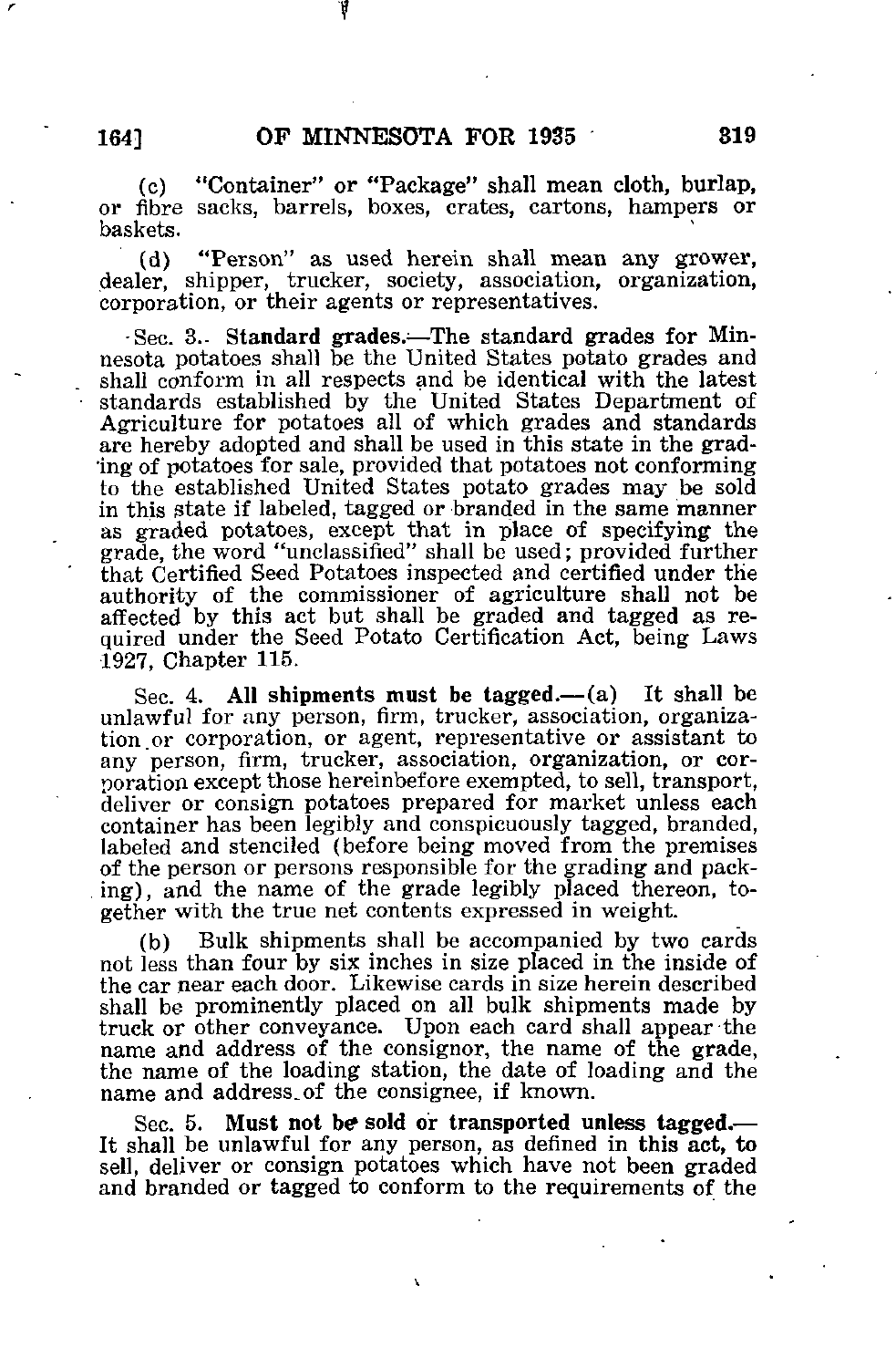grade declared. The grade declared shall conform to the provisions of this act.

It shall be unlawful for any common carrier by railroad or any person to transport or deliver in any manner whatever potatoes which have not been tagged or branded, and which tag or brand shall show the claimed grade of said potatoes; provided, that this section shall be subject to the conditions of Section 1 of this act.

No person shall transport for sale any potatoes on the highways who is the owner thereof, unless such potatoes are being transported for the purposes set forth in Section 1 of this act, unless such potatoes have been graded and branded to conform to the requirements of the grade declared. The to conform to the requirements of the grade declared. grade declared shall conform to the provisions of this act.

Sec. 6. Certificate of inspectors.—In determining controversies and standards between the parties as to the quality and condition of potatoes offered for sale or tendered in performance of contracts for sale in this state, the certificates of a fully authorized and commissioned inspector of the commissioner of agriculture of the State of Minnesota shall be prima facie evidence both of the grade and quality of the potatoes offered for sale or tendered in performance of any such contract.

Sec. 7. Payment of compensation-Certain acts to be bribery. — No person shall directly or indirectly hire, or pay the compensation of any inspector whose duty it is to determine the grade or quality of potatoes offered for sale in the State of Minnesota, other than the State of Minnesota, whose duly constituted officers shall in due form and accordance with law issue commissions to inspectors duly authorizing and empowering them to act as such.

. Nothing herein shall prevent any person paying the proper inspection fees, duly established to the proper persons duly authorized to receive the same, but the payment or allowance of any gratuity, commission or allowance in addition thereto shall constitute the crime of bribery and shall be punished by law as such.

Sec. 8. Commissioner of Agriculture to enforce Act.—The Commissioner of Agriculture is hereby charged with enforcement of this Act and is given power to do so, both unto himself and to his duly appointed representatives, and he shall at all times have access to all buildings, yards, warehouses, storage and transportation facilities in which potatoes are kept, stored, handled or transacted, to inspect the same as to